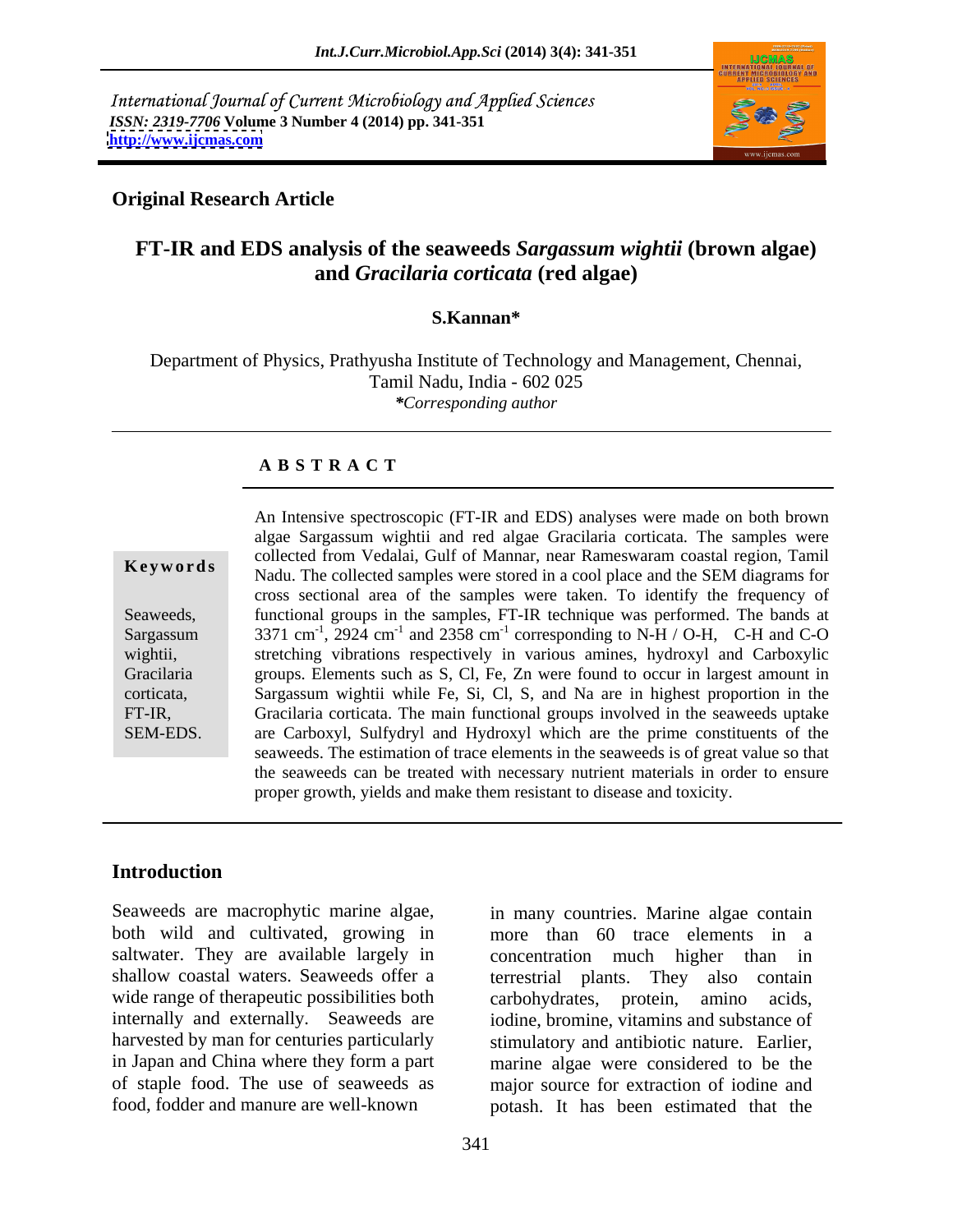seaweeds resources of the world comprise 1460 million tons wet weight brown algae and 261 million tons wet weight red algae. components such as polysaccharides, The total seaweeds production is about tannins, flavonoids, phenolic acids, 1721 x 104 tons wet weight annually bromophenols and carotenoids have (Michanek, 1975). The major source of exhibited different biological activities seaweeds is in the northeast, western, central and southeast Atlantic and the km) has a vast resource of seaweeds along wightii) and red algae (Gracilaria organizations in India to assess the occurrence and distribution of seaweeds along our coasts. Many of the seaweeds possess bioactive components which **Materials and Methods** contain low calories, and they are rich in<br>
seaweeds collection vitamins, minerals, proteins, **Seaweeds conection** polysaccharides, steroids and dietary fibers (Govindasamy *et al.*, 2012).

marine resources of the world and being used as human food, animal feed and raw  $\frac{10}{10}$  and  $\frac{1}{20}$  and  $\frac{1}{20}$  and  $\frac{1}{20}$  and  $\frac{1}{20}$  and  $\frac{1}{20}$  and  $\frac{1}{20}$  and  $\frac{1}{20}$  and  $\frac{1}{20}$  and  $\frac{1}{20}$  and  $\frac{1}{20}$  and  $\frac{1}{20}$  and material for many industries. For centuries, seaweed has been of botanical, industrial and pharmaceutical interest. In recent years, research on the chemistry of seaweeds has experienced a tremendous increase due to the need for compounds possessing bioactivities of possible reserve in Southeast Asia. The seaweeds pharmaceutical applications or other potential economic properties (Rajasekar *et al.*,2013) . Biological compounds extracted from some seaweed species namely Phaeophyceae, Rhodophyceae and Chlorophyceae were proven to have potential medicinal activities such as<br>antibacterial, antiviral, antitumour. antibacterial, antiviral, antitumour, were placed separately in polythene plates. antifungal, antiprotozoal, antioxidant and mosquito and larva control (Taskin *et al.*,<br>2007; Thillairajasekar *et al.*, 2009; Patra *et* Then the seaweeds are shade dried for 10

Several studies have demonstrated that seaweeds are an excellent source of tannins, flavonoids, phenolic acids, bromophenols and carotenoids have (Rodriguez *et al*., 2010).

eastern central and northwest Pacific In the present study, an interest is evinced areas. India with long coastlines(6100 in seaweeds both brown algae (Sargassum many open coasts and estuarine areas. The corticata) to study spectroscopically to Lakshadweep and Andaman – Nicobar estimate the elemental concentration of Islands have rich seaweeds vegetation; Na, Mg, Si, P, S, Cl, K, Ca, Mn, Fe and Zn surveys have been conducted by various by SEM-EDS and to identify the wightii) and red algae (Gracilaria frequency of functional groups by FT-IR method.

## **Materials and Methods**

## **Seaweeds collection**

Seaweeds are one of the most important tip of Tamil Nadu extending from The Gulf of Mannar Biosphere Reserve (GOMBR) is located in the Southeastern tip of Tamil Nadu extending from Rameswaram in the North to Kanyakumari in the south. The extent of GOMBR is 10,500 sq.km with the core area covering 560 km and it covers the coast of Rameswaram, Tuticorin, Tirunelveli and Kanyakumari. It is one of the world's richest regions from marine biodiversity perspective and the first marine biosphere reserve in SouthEast Asia. The seaweeds Sargassum wightii and Gracilaria corticata were collected from Vedalai, Gulf of Mannar, near Rameswaram coastal region, Tamil Nadu.The fresh plants were thoroughly washed with ambient water to remove clay sands, dusts, associated algae, sediments and debris. The cleaned algae

### **Powder sample preparation**

*al*., 2008; Manivannan *et al*., 2008). days in a clean environment to avoid theThen the seaweeds are shade dried for 10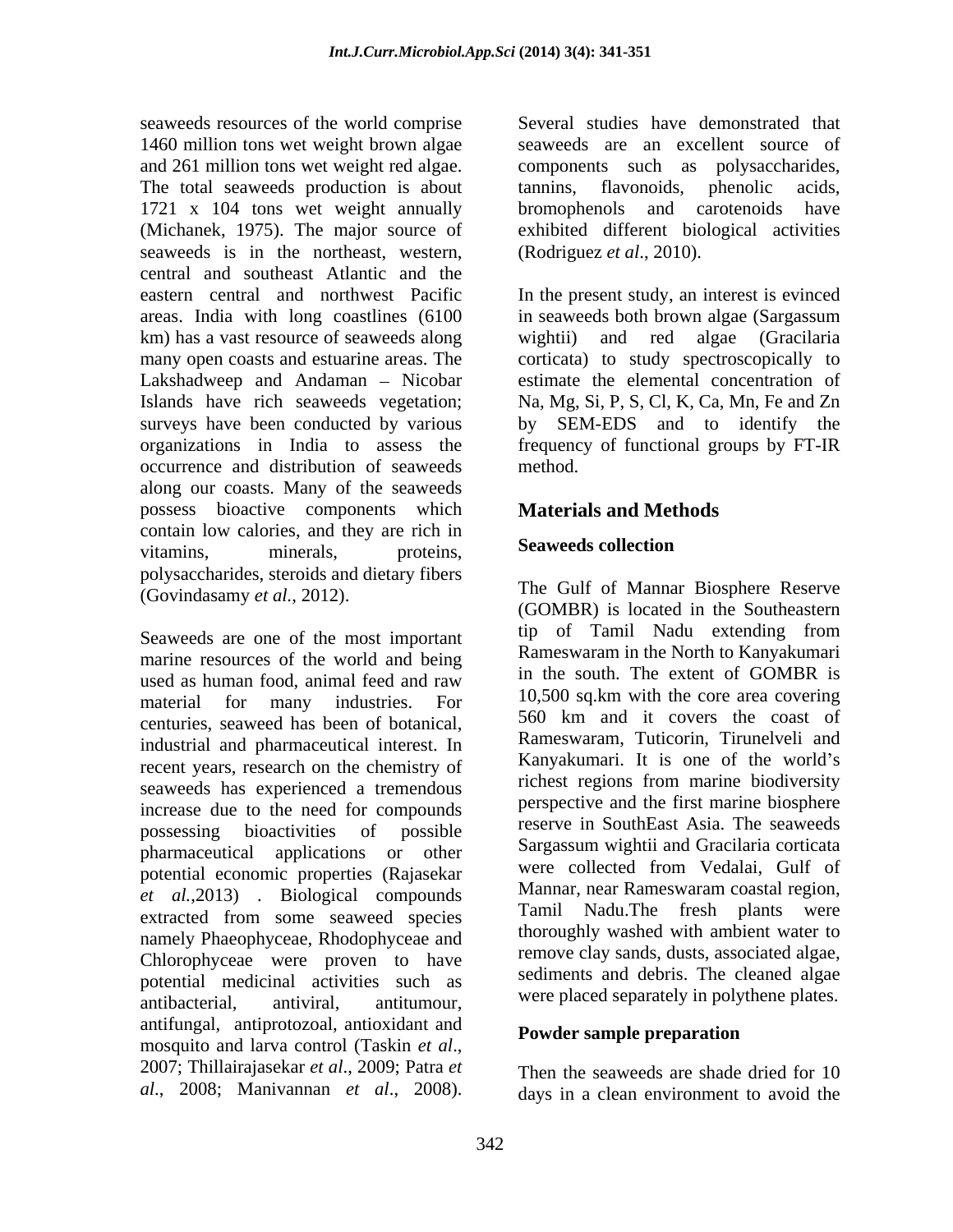seaweeds were ground into a fine powder<br>hy using an agate mortar. Two milligrams around 1558 cm<sup>-1</sup> by using an agate mortar. Two milligrams around 1558 KBr (FT-IR grade) and pressed into a pellet. The pellet was immediately put into the sample holder and FT-IR spectra were

The microphotographs were recorded indicative of S-O stretching vibration using SEM JEOL model, JSE-5610LV (sulfonamide) can be observed only in the with an accelerating voltage of 20 keV, at high vacuum mode and Secondary absent in Sargassum wightii. The Electron Image (SEI). The semi- absorption band at  $1246 \text{ cm}^{-1}$  and  $1258$ quantification elemental analysis to  $cm^{-1}$  are due to S=O. The Seaweeds both identify the weight percentage of major and minor elements present in the samples was done using the OXFORD INCA Energy Dispersive X-ray Spectrometer (EDS). This technique is being used in numerous applications for environmental science and technology. The SEM can be assigned to out of plane C-H diagrams for cross sectional area of the samples were taken and the elements like Na, Mg, Si, P, S, Cl, K, Ca, Mn, Fe and Zn were identified.  $\omega$  observed near 600 - 670 cm<sup>-1</sup> due to C-S

Figure 1 and 2 shows the FT-IR spectrum of Sargassum wightii and Gracilaria corticata respectively which exhibits the characteristic finger print band features. The characteristic absorbed bands are listed in Table 1. The strong absorption bands at 3371 and 3408  $cm^{-1}$  in both algae are representing the C-H, O-H and N-H stretching. The weak band at 2924 and 2854  $cm^{-1}$  are due to the stretching vibration of CH3 and CH2 groups. The absorption peak of weak band 2344-2365  $\text{cm}^{-1}$  observed in the samples of both EDS spectrum is shown in Figures 3(b) species may correspond to the C-O stretching band. of macro and micro elements like Sodium,

contamination and they were dried in the The strong absorption peak around 1662 oven at 60 °C for four hours to remove the  $1653 \text{ cm}^{-1}$  of the spectrum of both species moisture content. The oven-dried is due to the C-O stretching and N-O of the sample were mixed with 200 mg stretching vibration. A weak absorption recorded in the range  $4000-400 \text{ cm}^{-1}$ . O-H bending vibration (Carboxylic acid). of the spectrum of both species asymmetric stretching. The weak bands around  $1558$  cm<sup>-1</sup> represent C=C  $-1$  represent  $C-C$ represent C=C band occurs around  $1457 \text{ cm}^{-1}$  both in  $^{-1}$  hoth in both in Sargassum wightii and Gracilaria corticata shows the presence of C-O stretching and The distinctive weak band at 1374 cm<sup>-1</sup> -1 (sulfonamide) can be observed only in the seaweed Gracilaria corticata, but it is absent in Sargassum wightii. The  $1^{\circ}$  and 1958 and 1258 Sargassum wightii and Gracilaria corticata contain a strong absorption band at 1034  $cm^{-1}$  due to S=O stretching vibration.

**Results and Discussion algae Gracilaria corticata contains weak** The peak of weak band observed near 820  $-900 \text{ cm}^{-1}$  in the spectrum of two samples in the spectrum of two samples can be assigned to out of plane C-H bending vibrations. The absorption peak around 800 - 860  $\text{cm}^{-1}$  may correspond to  $^{-1}$  may correspond to may correspond to the S=O. The weak absorption band observed near  $600 - 670$  cm<sup>-1</sup> due to C-S  $^{-1}$  due to  $C S$ due to C-S and C=S stretching vibrations. The red algae Gracilaria corticata contains weak absorption band at 531 cm<sup>-1</sup> and 504 cm<sup>-1</sup>  $^{-1}$  and  $504 \text{ cm}^{-1}$ and  $504 \text{ cm}^{-1}$ -1 due to brominated and iodo components present in it. But this absorption band is not present in Sargassum wightii. Weak band near  $415 - 480$  cm<sup>-1</sup> is due to S-S  $-1$  is due to  $S$   $S$ is due to S-S stretching (disulfides).

 $\frac{1}{1}$  in both algae Figures 3(a) and 4(a) shows the scanning <sup>1</sup> are due to the stretching and Gracilaria corticata typically setting at <sup>-1</sup> observed in the samples of both EDS spectrum is shown in Figures  $3(b)$ electron micro photograph of the cross sectional area of the Sargassum wightii a magnification of  $X1,000$  (10  $\mu$ m) for the sample of study and the corresponding and 4(b). Table 2 shows the concentration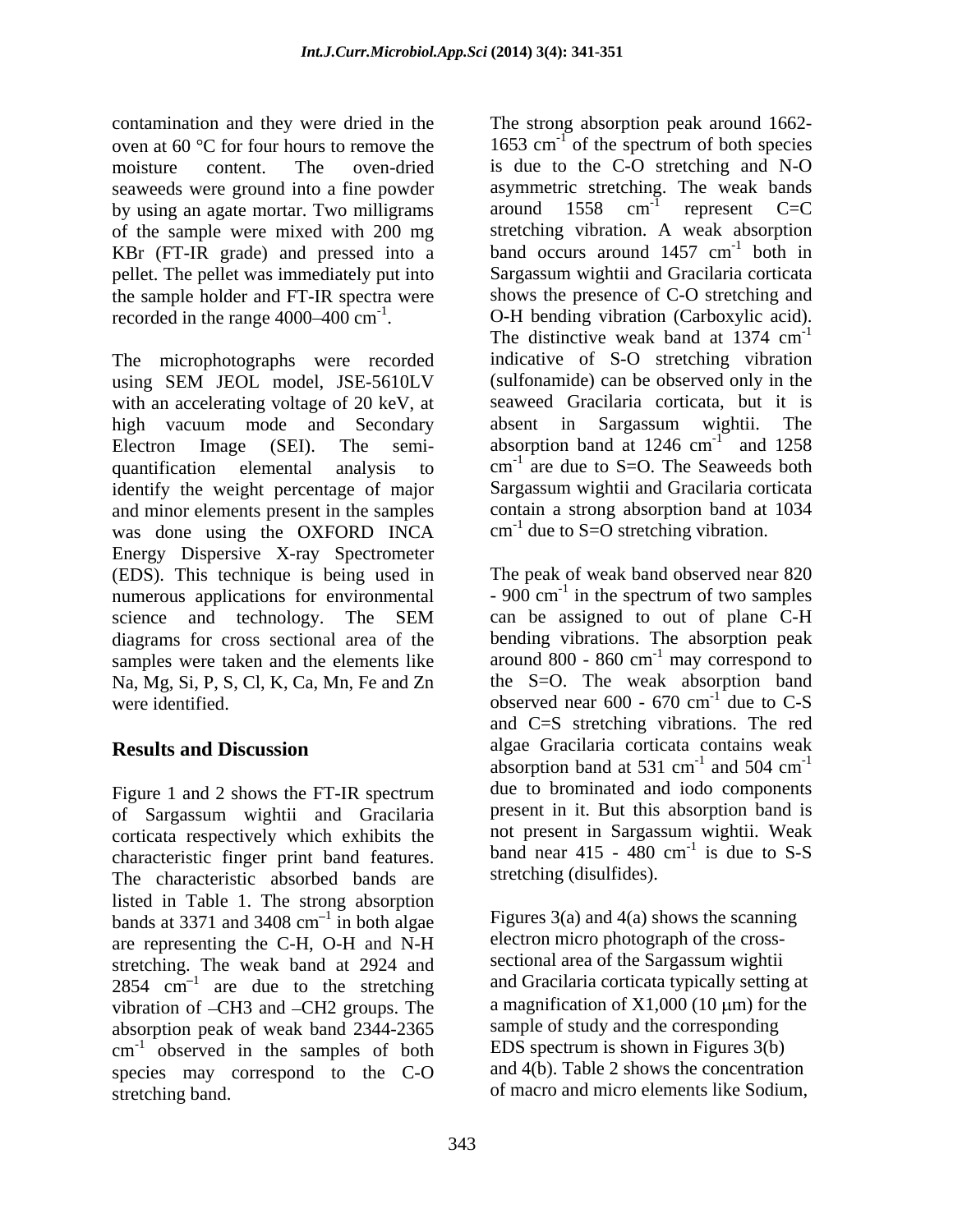Magnesium, Silicon, Phosphorus, Sulphur, Chloride, Potassium, Calcium, manganese,

Sargassum wightii is 3.11% whereas its percentage in Gracilaria corticata is 18.16 The concentration of Sulphur is very high in Sargassum wightii when comparing with other elements present in it. But its presence in red algae is 12.50%. The

is 23.72% and 9.47% respectively. The concentration of Manganese present in the Sargassum wightii is very low and that is carboxylic group (Rajasekar et al., of 0.30%. But its presence in Gracilaria 2013). The peak around  $1662-1653$  cm<sup>-1</sup> of very high when comparing with other  $1995$ . The weak bands around 1558 cm<sup>-1</sup> elements present in it and its percentage is epresent C=C stretching vibration

polyunsaturated fatty acids, pertaining to carbohydrates (Li *et al.*, polysaccharides, essential minerals,

Iron and Zinc. 2010). FT-IR is a valuable tool for The concentration of Sodium present in plants (Kristin Lammers, 2009) and presence in Gracilaria corticata is 10.99%. qualitative aspects regarding the organic The Gracilaria corticata only contains compounds. Several indicator bands that 2.49% of Magnesium. The Silicon %. But it is somewhat low (10.66 %) in metabolic products.The application of Sargassum wightii. The concentration of infrared (IR) spectroscopy in plant Phosphorous in *Gracilaria corticata* is analysis is still limited compared to its 6.85%. But it is nil in Sargassum wightii. applications in other areas. In this article, vitamins, antioxidants, enzymes and bioactive peptides (Kim and Wijesekara, measuring many chemical constituents in seaweeds and it is used to reveal some are pertained to functional groups represent chemical components or FT-IR spectrum is able to predict the main chemical constituents in Sargassum wightii and Gracilaria Corticata.

percentage of Chloride in Sargassum The strong absorption bands at 3371 and wightii is 19.29% whereas its percentage  $3408 \text{ cm}^{-1}$  in both algae C-H, O-H and Nin Gracilaria corticata is 12.82%. The H stretching vibrations, characteristic of concentration of Potassium seems to be the presence of amino acids (Rao, 1963). low in both samples ie  $2.27\%$  and  $5.74\%$  CH<sub>3</sub> and  $-CH_2$  groups (Socrates, 1994 and respectively. Bellamy, 1975) indicative of the The element Calcium present in The weak band 2344-2365 cm<sup>-1</sup> observed Sargassum wightii and Gracilaria corticata in the samples of both species may Corticata is nil. The Sargassum Wightii the spectrum of both species is due to the contains 15.75% of Iron. But the C-O stretching and N-O asymmetric percentage of iron in Gracilaria corticata is stretching indicative ester group (Stewart, 25.69%. The value of Zinc in Sargassum indicative of the lignin (Kubo and Kadla, wightii is 12.37 %. But its value is nil in 2005;Chatjigakis,1998). The absorption the other sample Gracilaria corticata.  $\mu$  band at 1246 cm<sup>-1</sup> and 1258 cm<sup>-1</sup> are due **FT-IR analysis** Boeriu *et al*., 2004). The absorption bands Marine environment contains a source of region indicate several modes such as C-H functional materials, including deformation or C-O or C-C stretching, in both algae C-H, O-H and N-  $CH<sub>3</sub>$  and  $-CH<sub>2</sub>$  groups (Socrates, 1994 and chlorophyll groups at 2924 and 2854  $\text{cm}^{-1}$ . 1 chlorophyll groups at 2924 and 2854  $\text{cm}^{-1}$ .<br>The weak band 2344-2365  $\text{cm}^{-1}$  observed  $^{-1}$  observed observed correspond to the C-O stretching band a characteristic peak for carboxylic group (Rajasekar *et al.*,<br>2013).The peak around 1662-1653 cm<sup>-1</sup> of  $-1$  of of 1995). The weak bands around  $1558 \text{ cm}^{-1}$ -1 represent C=C stretching vibration and  $1258 \text{ cm}^{-1}$  are due  $^{-1}$  are due are due to S=O (sulfate esters) (Silva *et al*.,2005; at  $1100 - 1000$  cm<sup>-1</sup> in the fingerprint  $\frac{1}{2}$  in the fingermulation in the fingerprint pertaining to carbohydrates (Li *et al*., 2004) and polysaccharides (Nakamoto,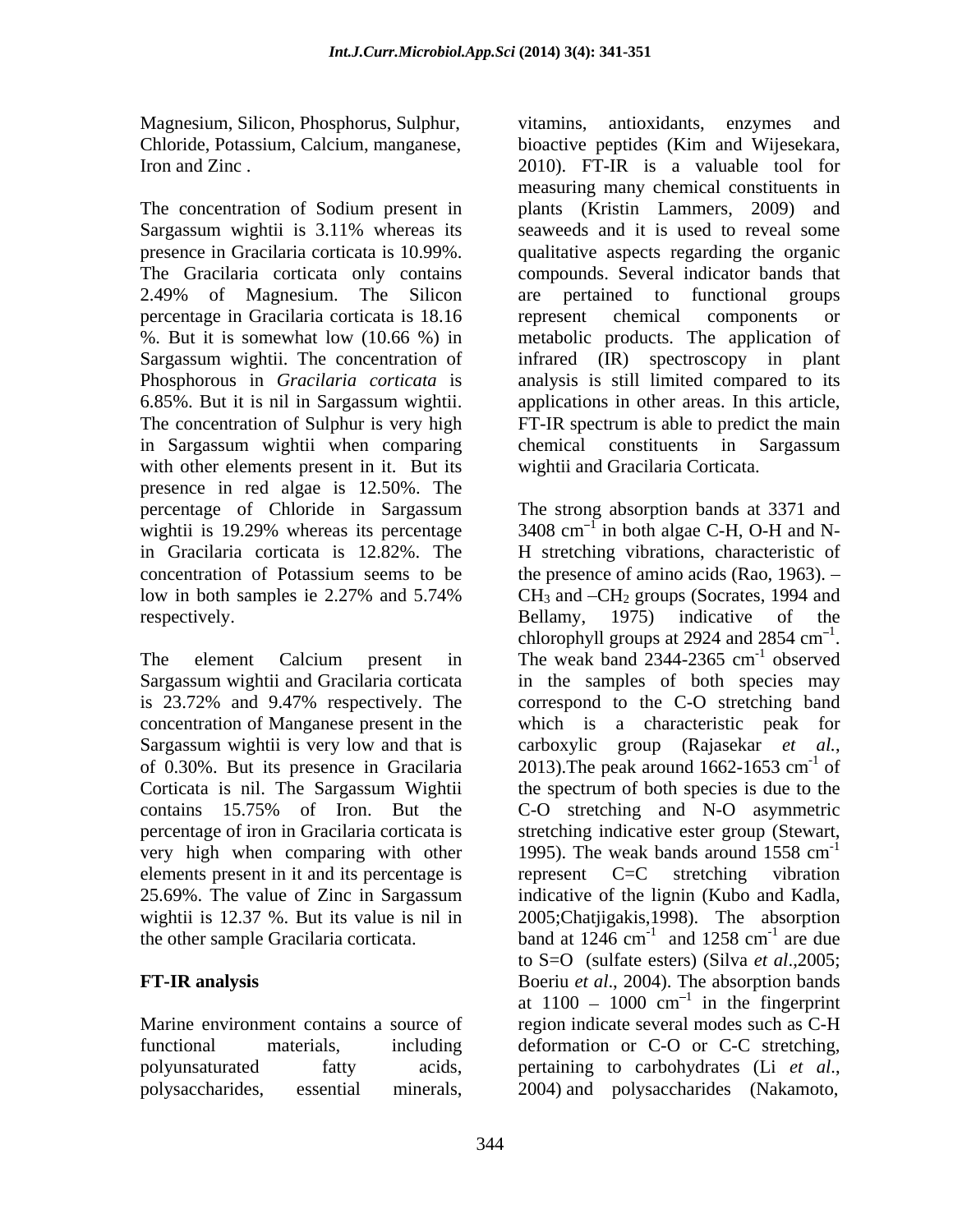| wightii<br>Abs. Fre<br>I.E<br>$\text{cm}^{\text{-1}}$<br>3371<br>3408<br>2924<br>W 2924<br>2854<br>W | corticata<br>Abs. Fre<br>I.E<br>$\text{cm}^{-1}$<br>W | <b>Functional Groups</b><br>N-H Stretching<br>O-H Stretching<br>N-H Stretching | Compound<br>Polysaccharides<br>Amino acids |
|------------------------------------------------------------------------------------------------------|-------------------------------------------------------|--------------------------------------------------------------------------------|--------------------------------------------|
| 2854                                                                                                 |                                                       |                                                                                |                                            |
|                                                                                                      |                                                       |                                                                                |                                            |
|                                                                                                      |                                                       |                                                                                |                                            |
|                                                                                                      |                                                       |                                                                                |                                            |
|                                                                                                      |                                                       |                                                                                |                                            |
|                                                                                                      |                                                       |                                                                                | Aliphatic                                  |
|                                                                                                      |                                                       | $CH3$ and $CH2$ stretching                                                     | Compounds                                  |
|                                                                                                      | W                                                     | C-H Symmetry                                                                   | Aliphatic                                  |
|                                                                                                      |                                                       | stretching (aliphatic)                                                         | Compounds                                  |
| 2358, 2342<br>W                                                                                      | 2365, 2344 W                                          | C-O Stretching band,<br>P-H stretching                                         | Phosphine                                  |
|                                                                                                      |                                                       | C=O Stretching,                                                                |                                            |
| 1651, 1634,<br>1622<br><sub>S</sub>                                                                  | $1662, 1653,$ S                                       | N=O asymmetric                                                                 | Ester, Pectin                              |
| 1645                                                                                                 |                                                       | Stretching (Nitrate)                                                           |                                            |
| 1558, 1539<br>1560                                                                                   | W                                                     | C=C Stretching                                                                 | Lignin                                     |
| 1477, 1455<br>W                                                                                      |                                                       | C-O Stretching                                                                 |                                            |
| 1423                                                                                                 | 1457, 1430 W                                          | O-H bending                                                                    | Cutin                                      |
| 1374                                                                                                 | W                                                     | S=O Stretching                                                                 |                                            |
| $\sim$<br>$\sim$                                                                                     |                                                       | (Sulfonamides)                                                                 | Lignin                                     |
| 1324<br>W 1326                                                                                       | W                                                     | S=O Stretching (sulfone) Alkanes                                               |                                            |
| 1258<br>W 1246                                                                                       | W                                                     | C-C-O, S=O Stretching Lignin                                                   |                                            |
| 1193<br>$-$<br>$\sim$                                                                                | W                                                     | C-O Stretching (phenols)                                                       | Cellulose                                  |
|                                                                                                      |                                                       | C-F Stretching                                                                 |                                            |
| 1058<br>1102<br>M                                                                                    | $\mathbf M$                                           | C-F Stretching                                                                 | Cellulose,                                 |
|                                                                                                      |                                                       | $Si-O$                                                                         | Carbohydrates                              |
| 1034<br>1034                                                                                         | $\mathbf{M}$                                          | S=O Stretching                                                                 | Starch and                                 |
|                                                                                                      |                                                       | (sulfonides)                                                                   | polysaccharides                            |
| 877, 862,<br>876, 861,<br>W                                                                          | W                                                     | Out of plane C-H                                                               | Glucose,                                   |
| 820<br>824                                                                                           |                                                       | bending                                                                        | Galactose                                  |
| 779<br>$\sim$<br>$\sim$                                                                              | W                                                     | Out of plane N-H                                                               | Fatty acids                                |
|                                                                                                      |                                                       | Wagging                                                                        |                                            |
| 657, 617<br>668, 615<br>W                                                                            | W                                                     | C-S Stretching                                                                 | Sulfates                                   |
| 606<br>606                                                                                           |                                                       | C=S Stretching (sulfides)                                                      |                                            |
| 531, 504<br>$-$                                                                                      | W                                                     | Brominated and Iodo<br><b>Components P-O Stretch</b>                           | Phosphates                                 |
| 467<br>478, 415<br>W                                                                                 | W                                                     | S-S Stretching                                                                 | Disulfides                                 |

**Table.1** FT-IR absorption frequencies (cm<sup>-1</sup>), intensity estimation and functional group of seaweeds *Sargassum wightii and Gracilaria corticata*.

I. E. - Intensity Estimation,  $S -$ Strong, M - Medium, W = Weak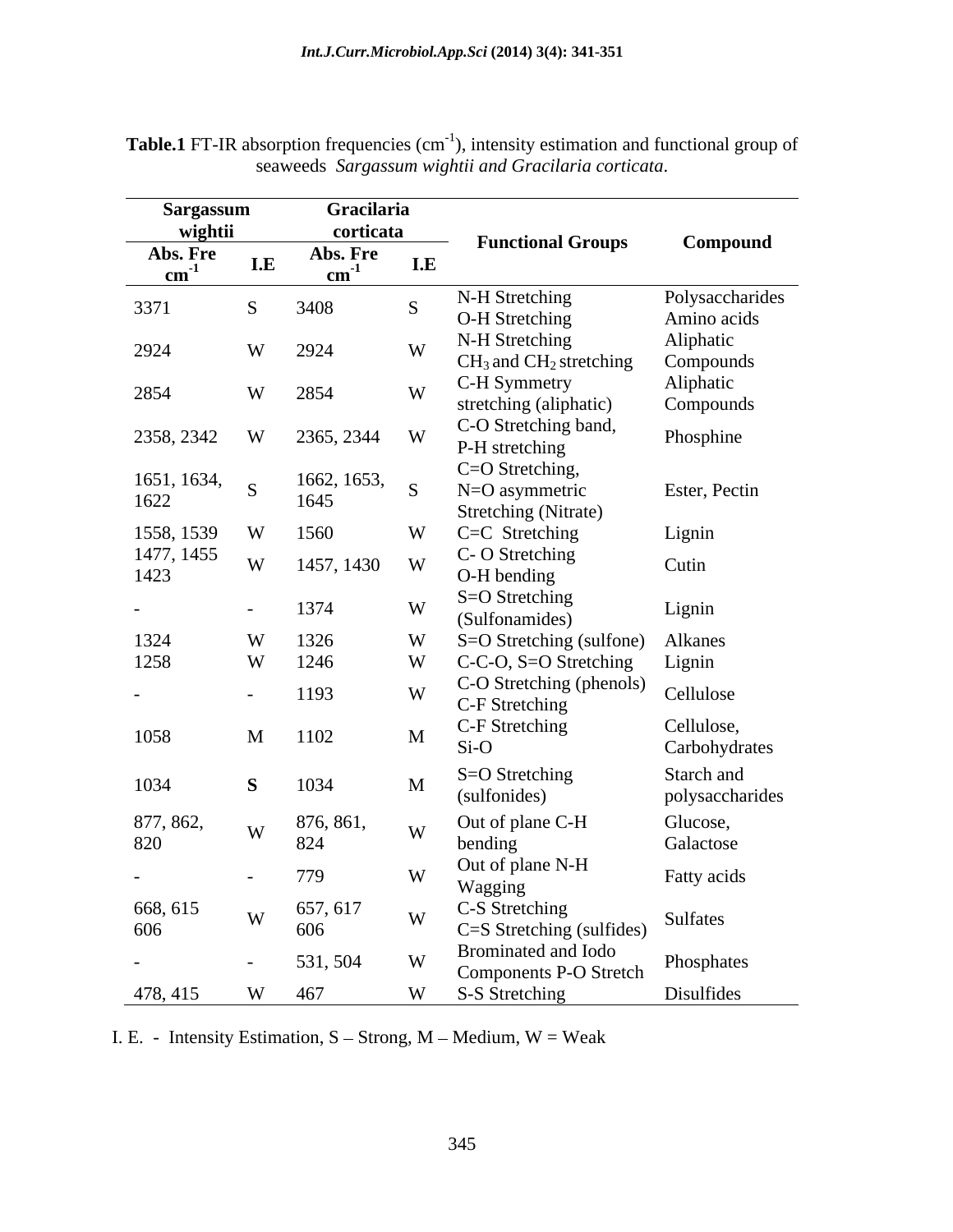| <b>Characteristics</b> | Elemental Concentration in %<br>Statistic Gracilaria corticata |       |
|------------------------|----------------------------------------------------------------|-------|
| <b>Elements</b>        | Sargassum wightii                                              |       |
|                        | 03.11                                                          | 10.99 |
|                        |                                                                | 02.49 |
|                        | 10.66<br>$\cdots$                                              | 18.16 |
|                        |                                                                | 06.85 |
|                        |                                                                |       |
|                        |                                                                |       |
|                        | ഹ ഹ<br>ا ۱۷.۷                                                  | 05.7  |
|                        |                                                                | 09.47 |
|                        | UU 1 5 U                                                       |       |
|                        |                                                                |       |
|                        |                                                                |       |

**Table.2** The percentage of trace elements presents in the seaweeds *Sargassum wightii and Gracilaria corticata.*

**Figure.1** FT-IR Spectrum of *Sargassum wightii (Brown algae)*



**Figure.2** FT-IR Spectrum of *Gracilaria corticata (Red Algae)*

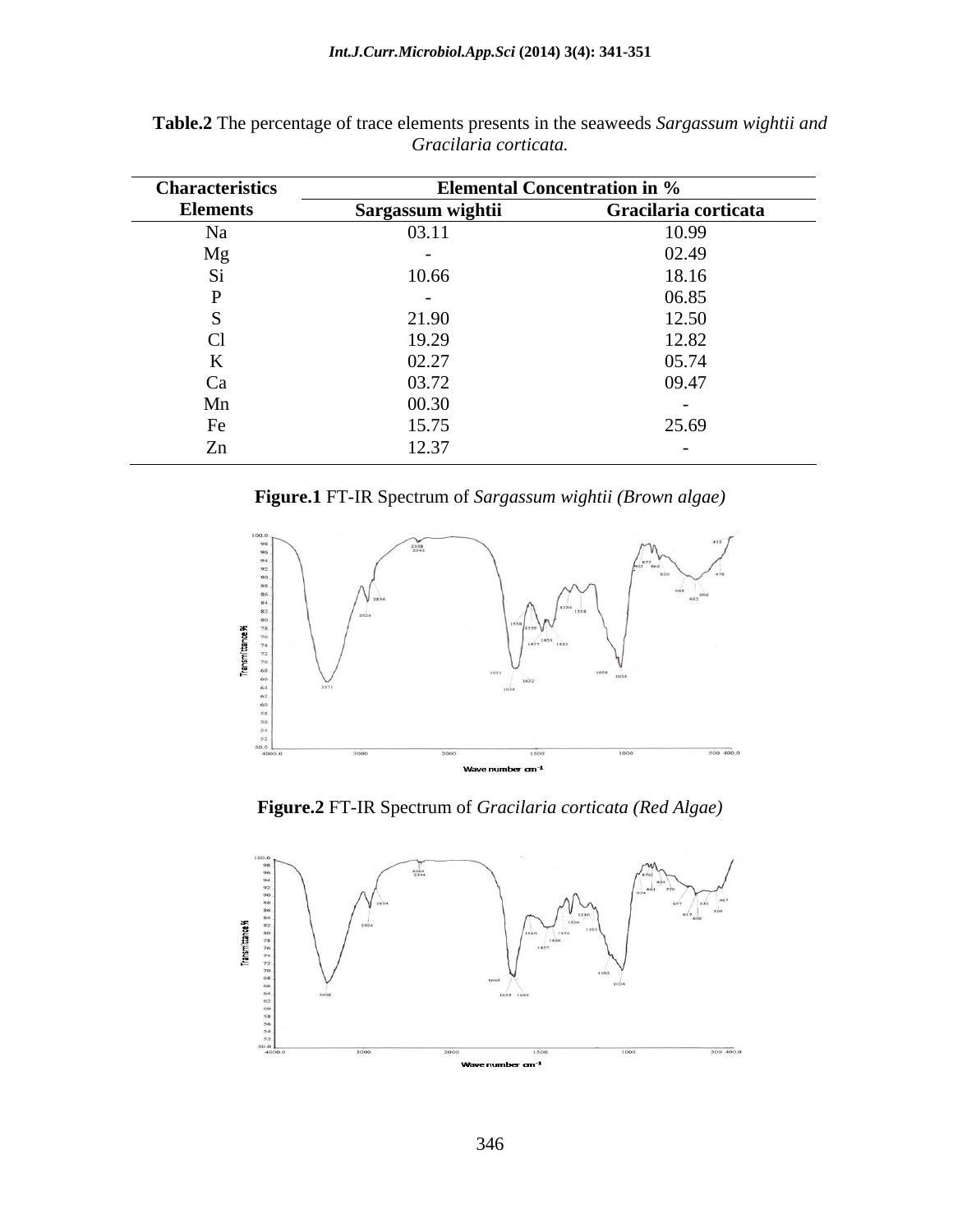**Figure.3** (a)Scanning Electron Micro photo Graph of *Sargassum wightii* with cell wall enlarged view (b) EDS spectrum of *Sargassum wightii*



**Figure.4** (a) Scanning Electron Micro photo Graph of *Gracilaria corticata* with cell wall enlarged view (b) EDS spectrum of *Gracilaria corticata*

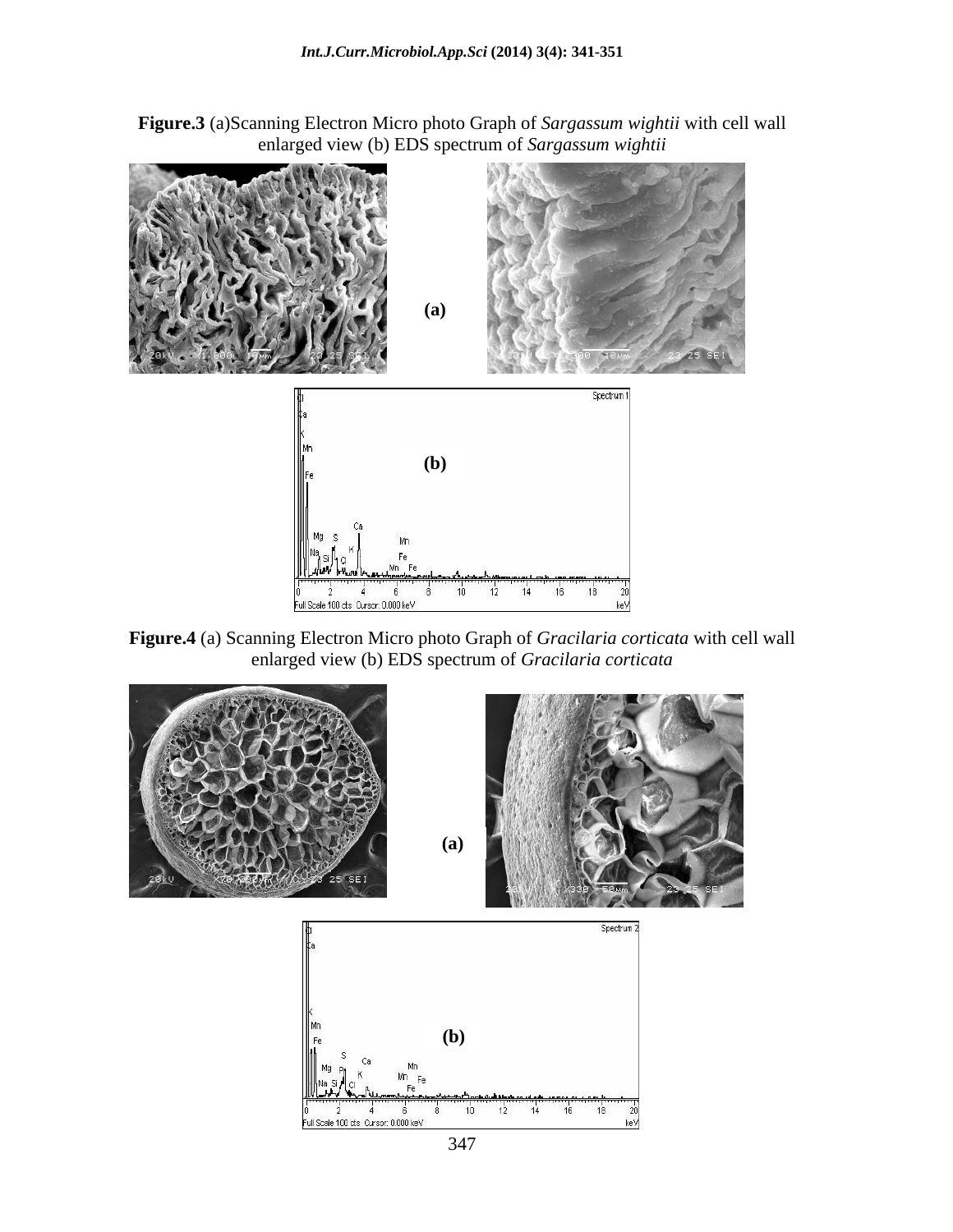1986). The Seaweeds both Sargassum Sargassum wightii and Gracilaria corticata wightii and Gracilaria corticata contain a contain all organic compounds, amino strong absorption band at  $1034 \text{ cm}^{-1}$  due to acids, chlorophyll, amides, lignin, S=O stretching vibration also indicates the carbohydrates and starch pertaining to a starch and polysaccharides content in the healthy plant. The main functional groups sample. The absorption peak around 800 - involved in the seaweeds uptake are 860 cm<sup>-1</sup> may correspond to the S=O, Carboxyl, Sulfydryl and Hydroxyl (mainly 860 cm<sup>-1</sup> may correspond to the S=O, which indicates the presence of the those from polysaccharides), which are the sulfonate group, observed generally in seaweeds (Figueira, 1999). The weak absorption band observed near 600 - 670  $\text{cm}^{-1}$  due to C-S and C=S stretching vibrations (sulfides). The red algae Trace elements play both curative and Gracilaria corticata contains weak preventive role in combating diseases. absorption band at 531 cm<sup>-1</sup> and 504 cm<sup>-1</sup> Elements research has definitely been part due to brominated and iodo components of this explosion of scientific knowledge present in it. But this absorption band is not present in Sargassum wightii.

Impressive developments in the field of Sodium is considered to be non-essential elements in human subjects can occur all known to be involved in energy under the most practical dietary conditions metabolism and protein synthesis and in many diseased statuses. In recent metals in human health (Udayakumar and Begum, 2004). The imbalance in human deficiency of trace elements in soils, water, plants and animals (Khan *et al.*,<br>2011). Chloride and Potassium, the macro

It has been known that for many years the nutrient materials in order to ensure proper growth, yields and make them resistant to identification of useful and toxic elements Manganese promotes growth,

due to acids, chlorophyll, amides, lignin, acids, chlorophyll, amides, lignin, prime constituents of the seaweeds.

# **EDS analysis**

(Said *et al*., 1996).

mineral elements have taken place in the for seaweeds. The presence of Magnesium chemical, biochemical and immunological helps to regulate blood sugar levels, areas of research. Deficiency of trace promotes normal blood pressure and is years, scientists and nutritionalists have vital role in a large number of enzymatic started believing in the therapeutic role of reactions that depend on phosphorylation. health has been linked with the excess or and is important in activating many Sodium is considered to be non-essential known to be involved in energy metabolism and protein synthesis (Broome, 1998). Phosphorous plays a Sulfur required for the formation of certain amino acids, used to make hair and nails enzymes and important in metabolism.

concentration of heavy metals is functions. Potassium isa very important significantly higher in the marine mineral for the proper function of all cells, biosphere than in the hydrosphere. The tissues, and organs in the human body. It estimation of trace elements in the has an important part in regulation of seaweeds is of great value so that the water balance of the body (Anderson *et*  seaweeds can be treated with necessary *al*., 2008). High concentration of Calcium disease and toxicity. Also, the system and heart functions (Brody, 1994). can be made. development and cell function. It helpsChloride and Potassium, the macro elements maintain the osmotic gradients, ionic exchange and normal neural is considered important in medicinal plants because of its role in bones, teeth, muscles Manganese promotes growth,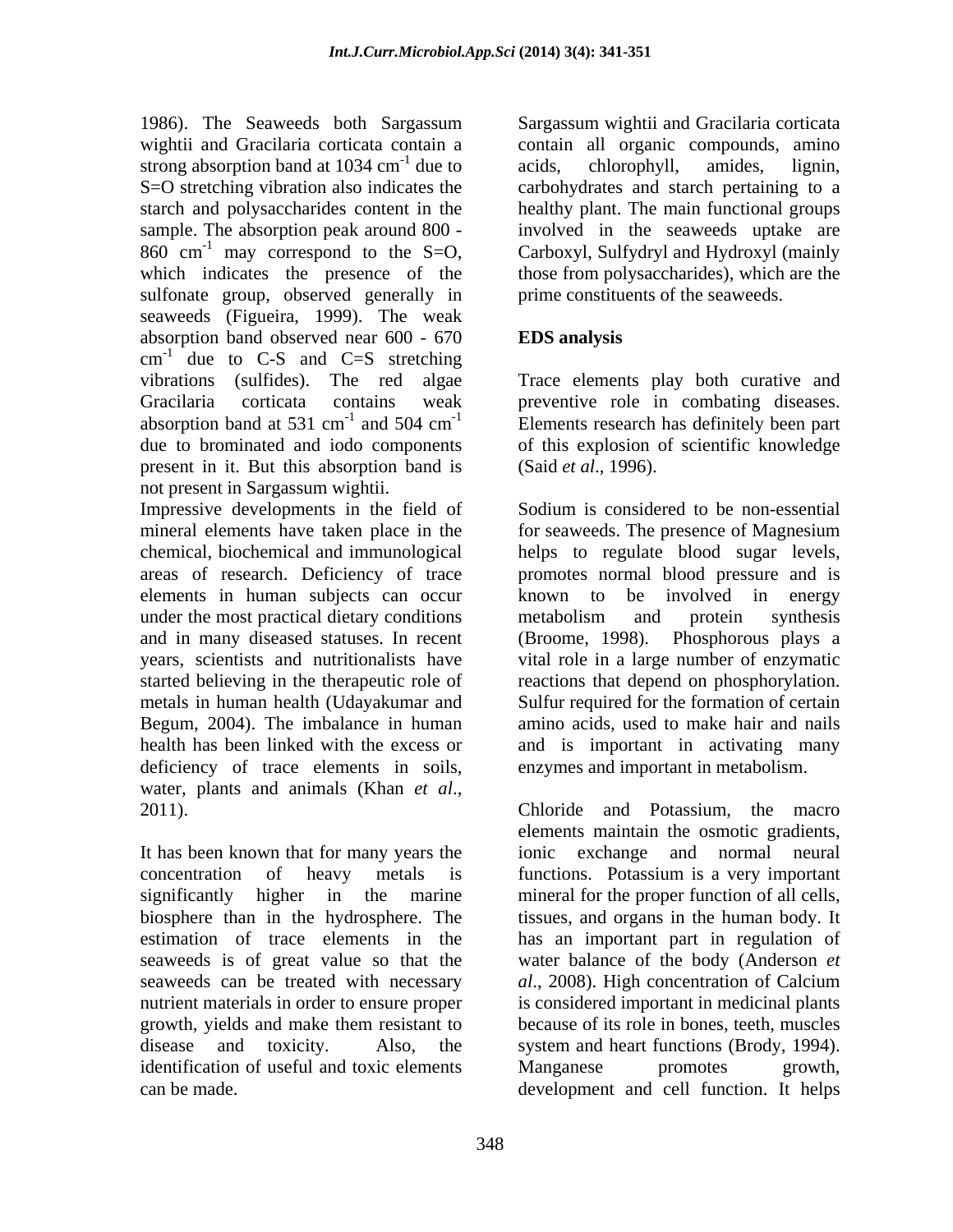many body enzymes to generate energy. It is needed for bone growth. It is needed for protein and fat metabolism, healthy nerves, healthy blood sugar regulation, and a healthy- immune system. Iron plays a Physics, Annamalai University for vital role in human health since it is an providing FT-IR and SEM-EDS facilities essential component of hemoglobin of the the do this work. blood and active in maintaining healthy immune system (Heydorn *et al*., 1988). Zinc is an essential trace element for the normal functioning of cells, because it takes part in the synthesis of DNA and<br>Potassium and Health. in: Food and thus cell growth. Zinc is one of the **Nutrition** Series. Colorado State essential nutrients for plant growth. Hence, Zinc is essential for the normal Bellamy, LJ.,1975. Infrared spectra of functioning of the cells including protein synthesis, carbohydrates metabolism, cell [ondon]

Many elements such as Na, Mg, Si, P, S, Cl, K, Ca, Mn, Fe, Zn and Zr were determined. Among them S, Cl, Fe and Zn were found to occur in largest amount in and Products. 20: 205–218. brown seaweed (Sargassum wightii) while Fe, Si, Cl, S and Na is highest proportion in the investigated red seaweed (Gracilaria corticata). Trace quantities of these elements are essential for enzyme catalyzed biological processes. These elements are made available to human  $(Eds.)$ . beings by the plants. Hence, their presence<br>is vital for the health and to cure diseases.

functional groups involved in the C.Kalantzi, P.Rodis and Polission seaweeds uptake are Carboxyl, Sulfydryl M.1998. FT-IR spectroscopic and Hydroxyl (mainly those from determination of the degree of polysaccharides), which are the prime constituents of the seaweeds. It may be used as medicine in future for the textural changes. Carbohydrate treatment of various ailments. The Polymers 37:395–408. presence of trace element indicates the medicinal value of the seaweeds. H.1999. J.Environ Sci.Technol. 33: Sometimes different combinations of the 1840-1846. elements present in medicinal plants helps

# **Acknowledgement**

The author is thankful to Department of Physics, Annamalai University for to do this work.

## **References**

- Anderson, J., L.Young and Long E.2008. Potassium and Health, in: Food and Nutrition Series, Colorado State University, Colorado.
- complex molecules, Chapman Hall, London.
- growth and cell division. Boeriu, CG., D.Bravo, RJA.Gosselink, Gosselinkvan Dam JEG.2004. Characterisation of structure dependent functional properties of lignin with infrared spectroscopy. Industrial Crops and Products.20: 205–218.
	- Brody, T.,1994. Nutritional Biochemistry. San Diego, CA: Academic Press.
- is vital for the health and to cure diseases.<br>
Health and Human Services, Atlanta,<br>
As a result the availability of main Chatileakis AK C Pannas N Proxenia Broome, CV., and Marks, JS.1998. Recommendations to prevent and control iron deficiency in the United States, in: B.R. Holloway, A.G. Dean Morbidity and Mortality Weekly Report, US Department of Health and Human Services, Atlanta, Georgia.
	- Chatjigakis, AK., C.Pappas, N.Proxenia, O.Kalantzi, P.Rodis and Polissiou M.1998. FT-IR spectroscopic determination of the degree of esterification of cell wall pectins from stored peaches and correlation to textural changes. Carbohydrate Polymers. 37: 395–408.
	- Figueira, MM., B.Volesky, Mathieu 1840-1846.
- to cure the ailments. Ruban P.2012. Nuclear magneticGovindasamy, C., M. Arulpriya and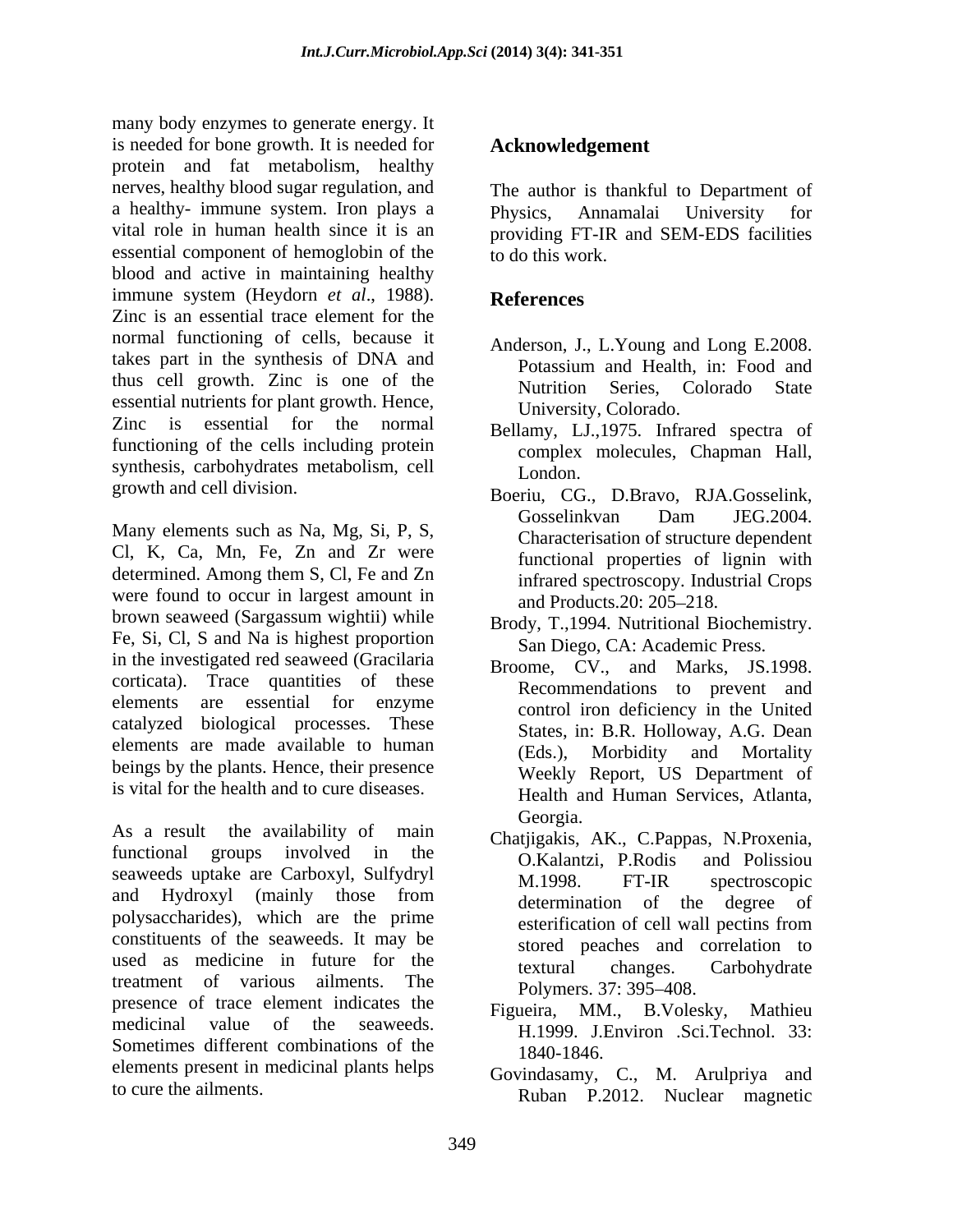resonance analysis for antimicrobial RW.2004. Course Notes on the Gracilaria corticata. Asian Pac J Trop Spectra. John Wiley & Sons, Biomed. 2: S329-S333.

- Heydorn, K., HA.In Mckenzie and Smythe
- Khan, KY., MA.Khan, R.Niamat, M. Munir, H.Fazal, P.Mazari, N.Seema,
- 
- Kristin Lammers., Georgia Arbuckle-
- Kubo ,S., and Kadla, JF.2005. Hydrogen infrared model compound study.
- Li,YM., SQ. Sun, Q.Zhou , Z.Qin , JX.Tao, J.Wang J, Fang X.2004.
- Manivannan, K., G.Thirumaran and Southeast Coast of India. American- Eurasian Journal of Botany 1(2): 32-
- Mayo, DW., FA.Miller and Hannah

compounds from the red seaweed *Interpretation of Infrared and Raman* RW.2004*. Course Notes on the Spectra*. John Wiley & Sons, Hoboken, NJ.

- LE.1988. Quantitative trace analysis of the Ocean. FAO fish.Tech.Pap 138: biological materials. Amsterdam: Michanek, G., 1975. Seaweed resources of 127p.
- Elsevier. 471 485. Michell,AJ., 1990. Second-derivative FT-IR spectra of native celluloses. CarbohydrateResearch.197: 53-60.
- T.Bashir, A.Kanwal and Ahmed Nakamoto, K.,1986. Infrared and Raman SN.2011. Element content analysis of Spectra of inorganic and coordination plants of genus Ficus using atomic compounds, John Wiley and Sons: absorption spectrometer. African New York. New York.
- Journal of Pharmacy and Patra, J.K., SK.Rath, K.Jena, VK.Rathod Pharmacology.5(3): 317-321. and Thatoi H.2008. Evaluation of Kim, SK., and Wijesekara, I.2010. antioxidant and antimicrobial activity Development and biological activities of seaweed (Sargassum sp.) extract: A of marine derived bioactive peptides: study on inhibition of Glutathione-S- A review. J Funct Foods .2: 1-9. Transferase activity. Turkish Journal of seaweed (Sargassum sp.) extract: A of Biology*.* 32: 119-125.
	- Keil., and John Dighton. 2009. FT-IR Rajasekar, T., P. Priyadharshini, study of the changes in carbohydrate B.Deivasigamani , S.Kumaran, chemistry of three New Jersey pine G.George Edward, M.Sakthivel and barrens leaf litters during simulated Balamurugan S.2013. Isolation of control burning. Soil Biology  $\&$  bioactive compound from marine Biochemistry.41: 340–347. Seaweeds against fish pathogenic bonding in lignin: a Fourier transform and characterisation by FTIR. Journal Rajasekar, T., P. Priyadharshini, B.Deivasigamani , S.Kumaran, bioactive compound from marine bacteria Vibrio alginolyticus (VA09) of Coastal Life medici*ne* 1(1): 6-13.
	- Biomacromolecule*s* 6: 2815 2821. Rao, CNR., 1963. Chemical applications of infrared spectroscopy, Academic Press, New York and London.
	- Identification of American ginseng Rodriguez-Bernaldo de Quiros, A., from different regions using FT-IR and MA.Lage-Yusty and Lopeztwo-dimensional correlation IR Hernandez J.2010. Determination of spectroscopy. Vibrational phenolic compounds in macroalgae for spectroscopy. 36: 227 232. human consumption. Food Chem. 121: Rodriguez-Bernaldo de Quiros, A., MA.Lage-Yusty and Lopez- 634-638.
	- Karthikai Devi G.2008. Biochemical Said, HMA., LA.Saeed, H.D'Silva, Composition of Seaweeds from Mandapam Coastal Regions along Said, HMA., LA.Saeed, H.D'Silva, N.Zubairy and Bano Z.1996. Medicinal Herbal, A Textbook for Medical Students and Doctors*.* 1: 272 - 291.
	- 37. Silva, TMA., LG. Alves, DeQueiroz KCS.2005. Partial characterization and